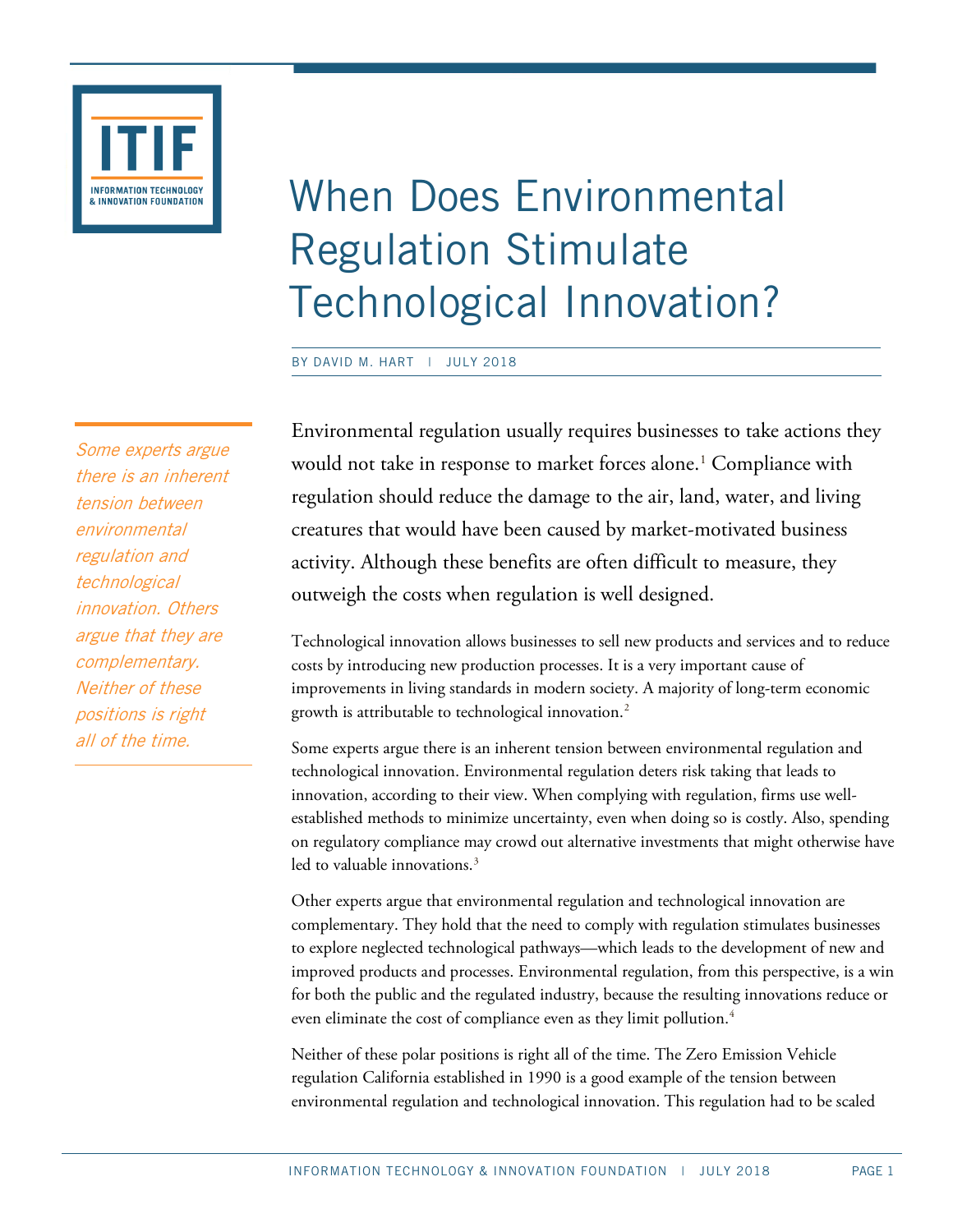back when automakers were unable to produce cars that could comply with it at a reasonable cost.<sup>[5](#page-13-4)</sup> Regulation implementing the Clean Air Act of 1970, which required electric utilities to install scrubbers to remove pollutants from power plant smokestacks, on the other hand, illustrates the possibility of complementarity. Innovation yielded scrubbers that were relatively inexpensive, confounding industry predictions of imminent regulation-induced bankruptcy.<sup>[6](#page-13-5)</sup>

These two examples demonstrate the importance of identifying the conditions under which environmental regulation stimulates technological innovation.[7](#page-13-6) My review of a growing expert literature on the topic yielded 12 such conditions, which are elaborated in this report:

- 1. Compliance with regulation is expected to be expensive.
- 2. Higher authorities are unlikely to force regulators to relax.
- 3. The threat of regulatory enforcement is legitimate and credible.
- 4. Industry expects regulation to become increasingly stringent over time.
- 5. The technological landscape for regulatory compliance is target-rich.
- 6. Regulated firms have slack resources.
- 7. The regulated industry is competitive.
- 8. Prospects for shifting production to "pollution havens" are limited.
- 9. Regulators rely on performance standards.
- 10. The regulatory process induces an open exchange of information.
- 11. Regulators have a sophisticated understanding of the regulated industry.
- 12. Technology policy complements regulation.

The presence of each condition raises the likelihood that firms will respond to environmental regulation by innovating. But the literature does not show any single condition (or even a combination of conditions) to be a magic bullet that will ensure this outcome in any particular case. Nor does it suggest all 12 must be present for innovation to occur.

Even though the literature does not yield simple prescriptions for environmental policymakers, this list of conditions allows them to diagnose complex situations, so that their actions increase the odds of an innovative response to regulation. To do so, they should adopt an open-minded, patient, long-term, and goal-oriented approach.

In the next section, I define the key terms of this long-running argument among experts and explain why it is important enough to occasionally take on a quasi-religious tone. Brief sections follow, covering each of the 12 conditions that influence whether environmental regulation will stimulate technological innovation. The report concludes by spelling out some rules of thumb to guide environmental policymakers.

# **INNOVATION AND REGULATION: FROM HEAT TO LIGHT**

Pollution is the classic negative economic externality. If a company making steel (or computer chips or anything else) can dump its waste into a nearby pond (or landfill or any other place) for free, it keeps its costs down—even if the waste ultimately harms a third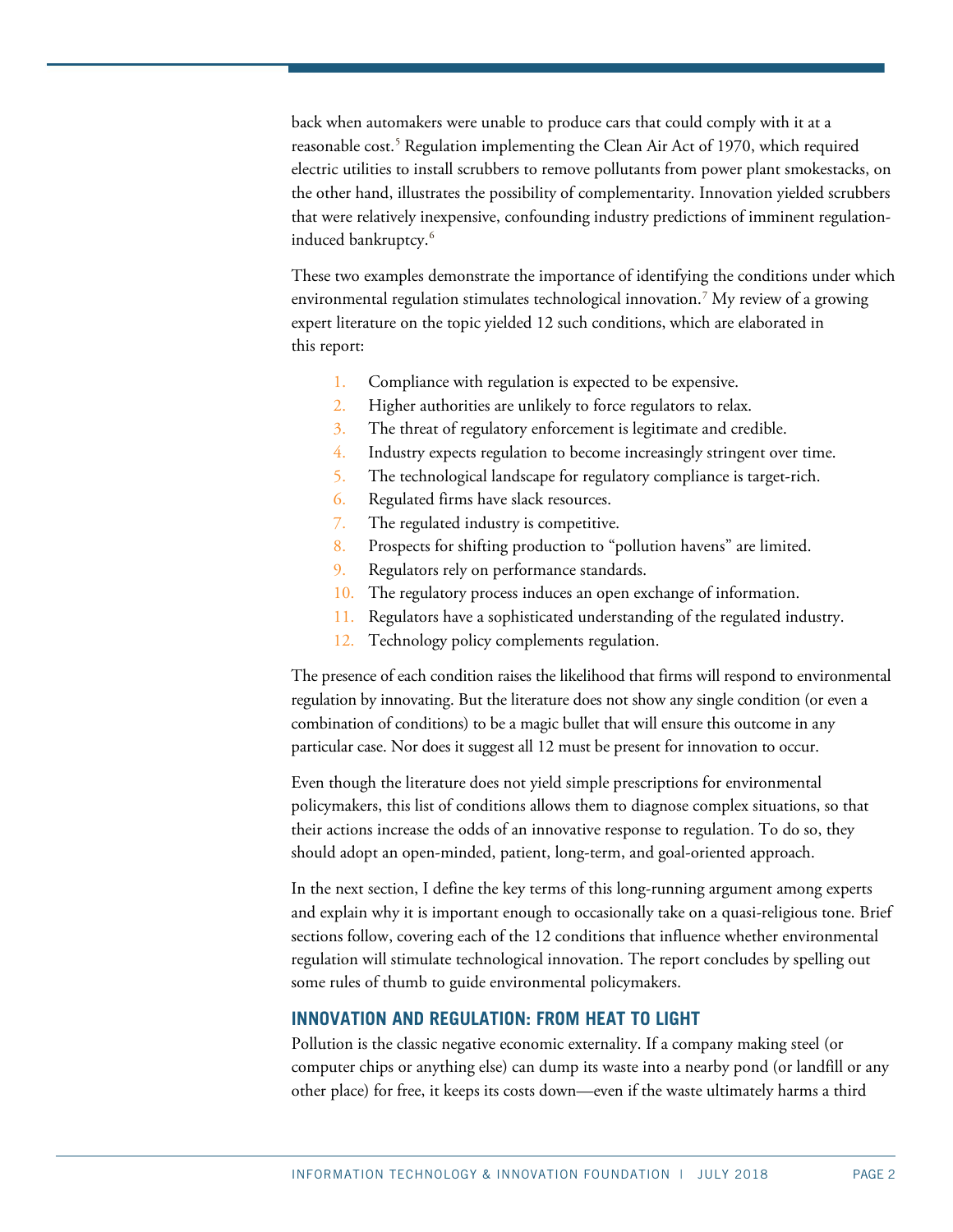party. The purpose of environmental regulation is to avoid imposing this harm on the third party, who is external to the transaction. Regulation forces the would-be polluter to pay for pollution control, thereby internalizing the cost of avoiding the harm.

One big debate in environmental policy swirls around this cost. Particularly when the harm is uncertain or far in the future, firms forced to pay a large cost now to avoid this harm will object to being regulated. Take, for example, the wastewater from the steel mill in the previous paragraph. Although it might contain toxins that, in high doses administered in a laboratory, have been shown to kill mice, it could take scientists decades to determine whether real-world concentrations of those same toxins could cause serious harm to people or ecosystems. The cost of avoiding real-world exposure, however, would be borne by the company immediately.

If the levels of such toxins could be reduced at very little cost, the steel mill's objection to being regulated would lose force. Such is the promise of technological innovation. The innovation could be a filter installed at the "end of the pipe" to eliminate the effluent, or a change in the steel-making process that reduces the use of a toxic substance inside the plant. If this kind of technological fix is cheap and easy, the benefits of regulation are more likely to outweigh its costs, because the costs would go down.

Like the harm that might be caused by pollution, technological innovation that reduces the cost of regulatory compliance is usually uncertain. Until firms conduct research and development (R&D) on pollution control, they do not know whether innovation is feasible, and until they implement the results of R&D in practice, they do not know what it would cost.

These twin uncertainties often lead experts who study the relationship between environmental regulation and technological innovation to fall back on preexisting assumptions. If one believes competition is fierce and firms are constantly optimizing their production processes in order to sustain slim profit margins—as many economists do—the notion they are overlooking cheap and easy technological fixes that would reduce pollution seems ludicrous. "There's no such thing as a free lunch," their motto goes, and such innovations look suspiciously like just that.

If one believes, however, that firms are creatures of habit that tend to follow the same standard operating procedures (SOPs) as long as their key stakeholders are happy—as many management scholars do—then shaking up those SOPs might lead to unexpected discoveries, including cheap and easy fixes to pollution. Under these assumptions, regulation can do the shaking up. Indeed, the most famous hypothesis in the literature, named after Michael Porter of Harvard Business School, goes beyond the claim that innovation stimulated by environmental regulation reduces the cost of compliance and states that it can make firms better off. In other words, they become both "green and competitive,"—which also happens to be the title of an article in which Porter advanced his hypothesis.<sup>[8](#page-13-7)</sup>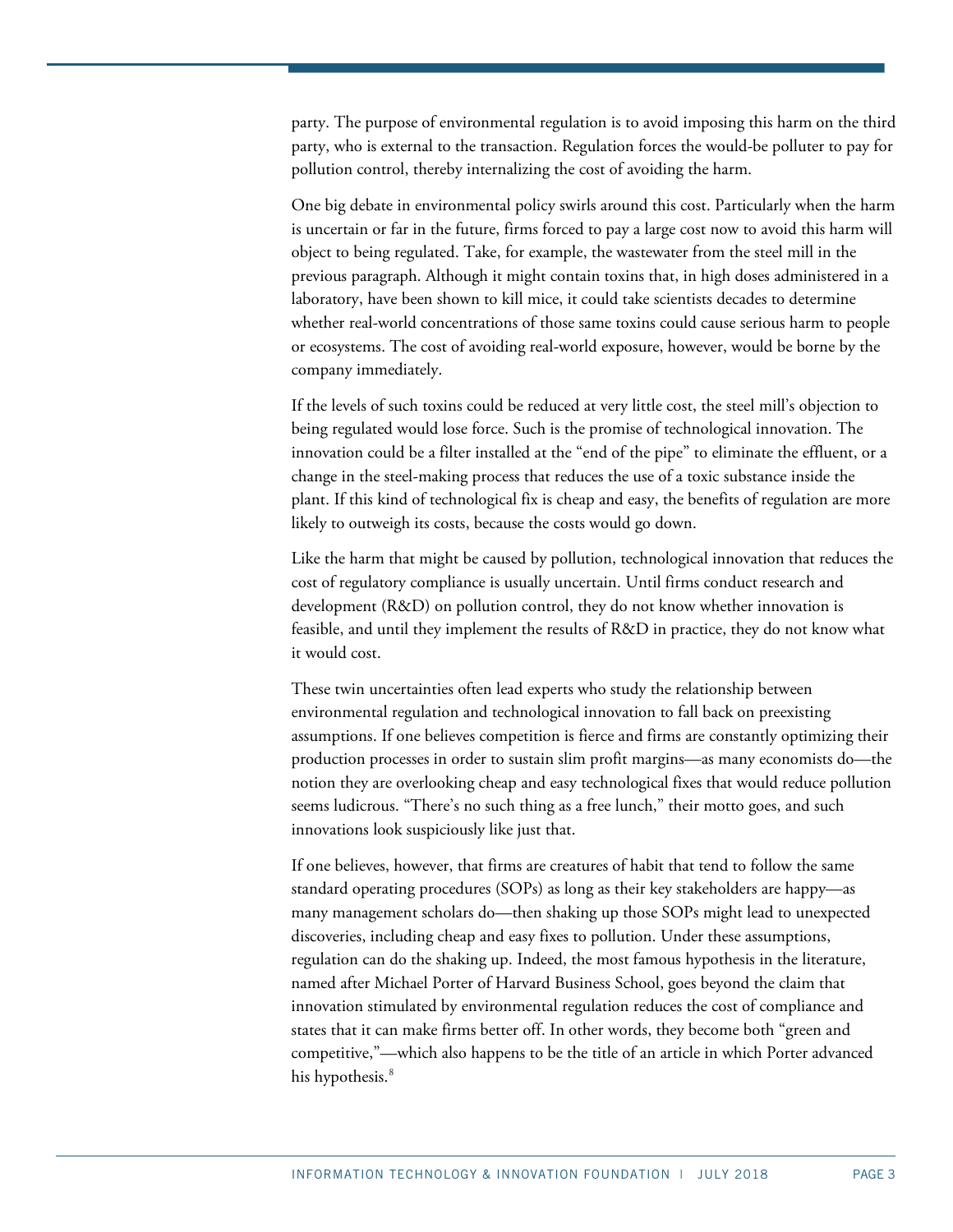The Porter hypothesis has stimulated a lot of research over the past 25 years. For better or worse, this research has not yielded a simple right or wrong verdict. One recent, massive review concluded there is "considerable heterogeneity" in the findings of this body of work.<sup>[9](#page-13-8)</sup> Yet, because the Porter hypothesis challenges the fundamental assumptions of economists and has important policy implications, the debate about it has often been heated.

As long as this debate is framed around a simple yes-or-no question, it is bound to generate more heat than light. Environmental regulation and technological innovation are both complex phenomena. There is no good reason to expect the relationship between them should be simple. It makes more sense to expect complexity. The heterogeneous findings in the literature should not be denied, but rather, used. They allow us to unpack the complexity of the relationship and identify conditions that make an innovative outcome more likely in any particular case.

The fact that the relationship between environmental regulation and technological innovation plays out over time—years or even decades—adds to its complexity. Regulators and regulated firms learn about one another, anticipate one another's moves, and adapt their behavior as they interact. Many of the conditions on which the relationship depends must therefore be understood in terms of the evolving mutual perceptions and expectations among these players. Nicholas Ashford of MIT, who pioneered research on this topic, put it this way in 1979, "Regulation is not a simple, single-point-in-time phenomenon that elicits an industrial response."[10](#page-13-9) Or, as Rene Kemp, another leader in the field has stated, "The stimulus-response model is too simple."[11](#page-13-10)

The alternatives available to firms faced with environmental regulation also influence their responses to it. Firms may choose to take political or legal action designed to obstruct or alter regulation, rather than simply comply with it. They may be able to shift the location or tempo of their activities in order to limit its impact. They may be able to comply without undertaking innovation. These choices, too, may evolve over time as political and economic conditions change.

Firms will choose to search for innovative ways to reduce their costs of compliance when such a search appears to them to be their best alternative—based on how they expect the regulatory process to unfold in the future. Sometimes, but not always, this search leads them to a free—or at least low-cost—lunch. The literature suggests there are 12 conditions that are most conducive to such an outcome.

## **Condition #1: Compliance with Regulation Is Expected To Be Expensive**

The first condition is an obvious one, but still worth stating: Regulated firms must expect that compliance will be expensive if they are to innovate in response to regulation.<sup>[12](#page-13-11)</sup> If compliance is cheap, firms have no incentive to invest in pollution-control R&D. "Grandfathering in," or exempting preexisting activities and emissions from new regulation, can slow down innovation by making compliance cheap. A chemical manufacturer whose current product is grandfathered in to a toxic substances control regime, for instance, has little incentive to develop new, safer products that comply with

Environmental regulation and technological innovation are both complex phenomena. There is no good reason to expect the relationship between them should be simple.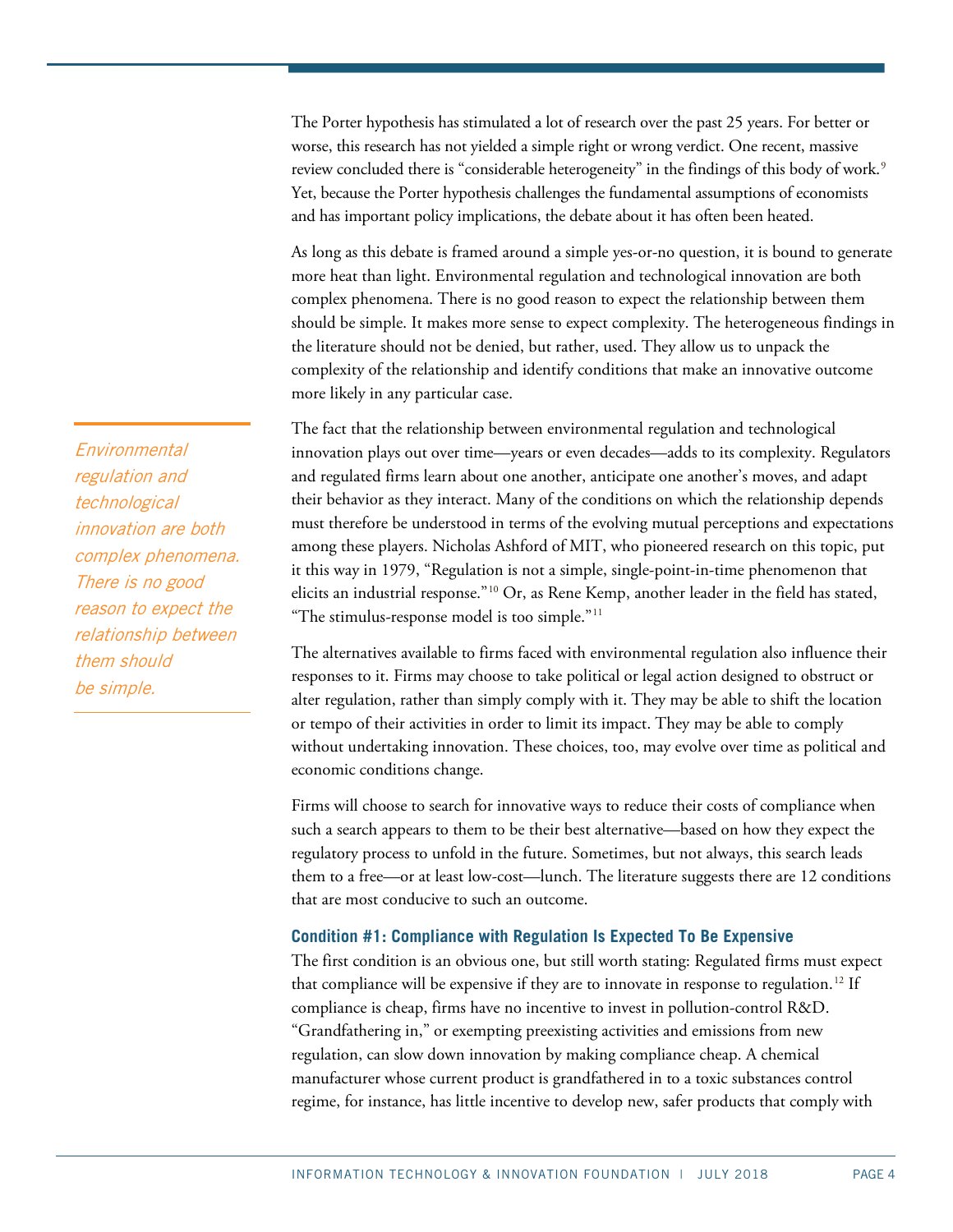this regime.<sup>[13](#page-13-12)</sup> Likewise, small firms that are exempted from regulation with which large firms must comply are unlikely to innovate.<sup>[14](#page-13-13)</sup>

A related situation occurs when all regulated firms in an industry face the same cost of compliance. In such a case, the industry may be able to add the cost of compliance using existing technology to its cost structure, and its customers may have no alternative but to absorb that addition. As long as compliance is not more expensive for one set of firms than another, it provides little incentive to innovate. Regulatory standards that require the "best available" or even the "maximum achievable" control technology, such as those implementing some sections of the Clean Air and Clean Water acts, have sometimes had this stultifying effect. Such standards may diffuse the current state of the art in pollution control, but do not encourage firms to push beyond it.<sup>[15](#page-13-14)</sup> Regulation that sought to reduce water pollution caused by the use of chlorine in paper making in the 1990s, for instance, had this effect.<sup>[16](#page-13-15)</sup>

The expectation that compliance with regulation will be expensive, either in absolute or relative terms, may be necessary to stimulate innovation, but it is not sufficient. If regulated firms do not perceive a technological pathway that promises to reduce the cost of compliance to a reasonable level, they will do something other than try to innovate. The California Zero Emission Vehicle regulation, when it was initially imposed in 1990, is a good example. It prompted a decade of lobbying and litigation, but not much new vehicle development, largely because the battery technology needed to comply with it was far beyond automakers' capabilities at the time.<sup>[17](#page-13-16)</sup>

### **Condition #2: Higher Authorities Are Unlikely to Force Regulators to Relax**

Firms that are disinclined to comply with regulation may choose to fight it. In the United States, there are many venues in which to pursue such fights. Legislatures may overrule, intimidate, or defund regulatory agencies. Courts may overturn agency decisions. State and local implementation and enforcement partners may deviate from plans made in Washington, D.C. Firms have developed a wide repertoire of "nonmarket" strategies to pursue their objectives in venues other than within the regulatory process itself.<sup>[18](#page-14-0)</sup>

Firms are more likely to respond to regulation by innovating when they expect nonmarket strategies to fail, and therefore have no appeal to a higher authority to avoid compliance. A societal consensus about the goals and legitimacy of regulation reinforces this condition. If firms do not expect a future phase of the electoral cycle to change environmental policy, they are less likely to advocate for the overturning of regulatory decisions, and instead get on with compliance.

The state of California today is a case in point. Environmental regulation, endorsed by many Republicans as well as Democrats, is very popular there. The state also has special standing in federal environmental statutes like the Clean Air Act, blocking off avenues to appeal to the federal level. The consensus on environmental regulation is that it has contributed to California's electric power industry becoming one of the most innovative in the United States.<sup>[19](#page-14-1)</sup>

Regulated firms must expect that compliance will be expensive if they are to innovate in response to regulation.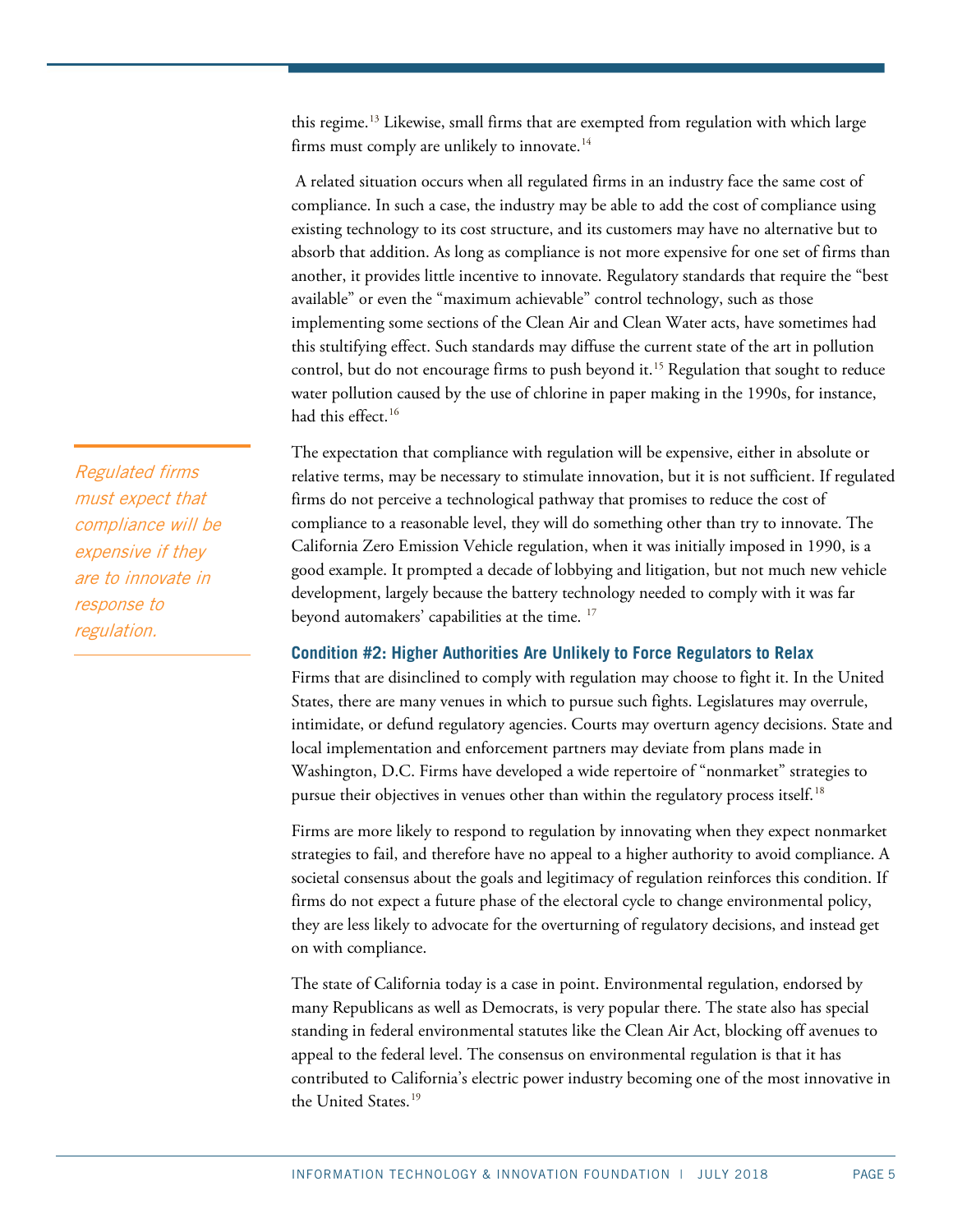### **Condition #3: The Threat of Regulatory Enforcement Is Legitimate and Credible**

Firms are more likely to invest in innovation in response to environmental regulation when managers fear noncompliance could have significant negative consequences.[20](#page-14-2) For such a belief to arise, regulators must have adequate financial and technical resources to enforce the rules they make. Regulatory enforcement, too, must be perceived to be legitimate; otherwise, it may simply open a new avenue for appeal to a higher authority.

The recent Volkswagen (VW) diesel scandal illustrates the importance of credible enforcement. In Europe, the firm seemed to have been trusted to comply with clean air regulation on its own, while in the United States, compliance testing was not as sophisticated or rigorous as consumers and legislators believed. Volkswagen developed "defeat devices" that detected when tests were being performed and brought diesel-powered vehicles into compliance long enough to fool the authorities.<sup>21</sup>

The development of defeat devices by VW shows firms may occasionally choose to innovate to circumvent regulation, rather than comply with it.<sup>[22](#page-14-4)</sup> Weak enforcement provides a perverse incentive for this kind of innovation. Firms may decide it is in their best interest to advance technology that exploits holes in a weak regulatory fabric rather than innovate to achieve regulatory objectives more efficiently.

#### **Condition #4: Industry Expects Regulation To Become Increasingly Stringent Over Time**

The fourth condition that encourages firms to respond to environmental regulation by pursuing technological innovation is a shared expectation of increasing stringency over time. Innovation can be a slow process, particularly when the preexisting knowledge base to support it is weak. A phase-in period allows adequate time for new technologies to be tested in realistic conditions before they are put fully into practice.<sup>[23](#page-14-5)</sup> It also permits adjustments to be made should the innovation process not yield the results the parties anticipated when the standards were set.<sup>[24](#page-14-6)</sup>

This condition is particularly important in capital-intensive industries, which have long planning cycles. Innovation in such industries tends to be very costly. When managers perceive that the timetable for implementing regulation is so aggressive that it will put their current investments at risk, they are likely to resist. On the other hand, once expectations of increasing stringency have been set and investments in innovation have been made, managers are likely to want to see these expectations realized.<sup>[25](#page-14-7)</sup>

Air conditioning and refrigeration-equipment manufacturers, for instance, operate on a design cycle of five or more years. Anticipating the imposition of tighter restrictions on hydrofluorocarbon greenhouse gases (HFCs) in the near future, U.S. manufacturers have budgeted \$5 billion over the next decade to commercialize the next generation of HFC-free refrigeration technology. A 2018 report by an industry association called for "regulatory certainty" and a "firm timetable" to ensure this investment would not be jeopardized.<sup>[26](#page-14-8)</sup>

Firms are more likely to invest in innovation in response to environmental regulation when managers fear noncompliance could have significant negative consequences.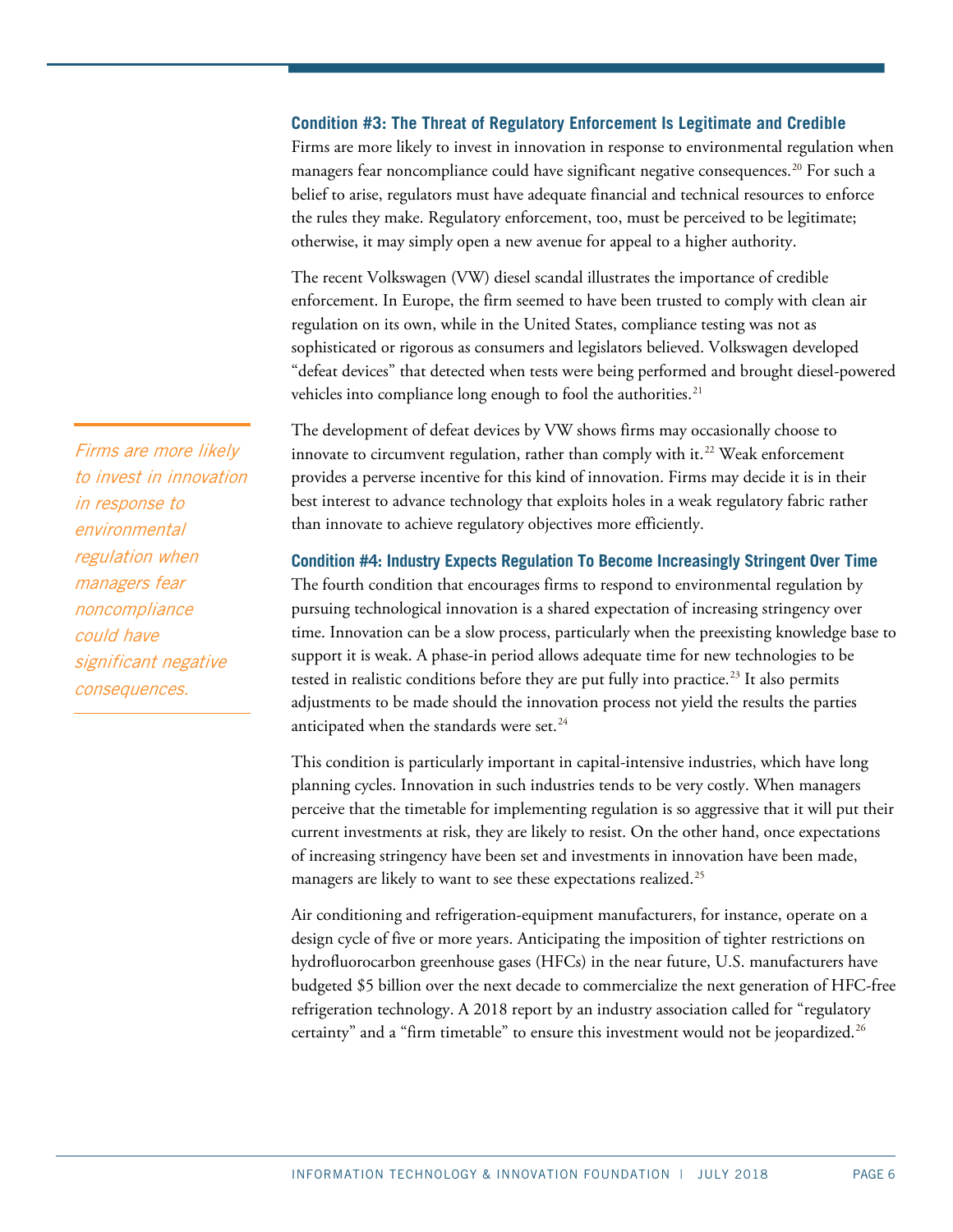#### **Condition #5: The Technological Landscape for Regulatory Compliance Is Target-Rich**

The threat of credible enforcement of stringent environmental regulation must be matched by opportunity if firms are to respond to it by innovating. The more "target rich" firms perceive the technological landscape to be, the greater the likelihood of such a response. In the case of regulation to reduce ozone depletion caused by chemical compounds such as chlorofluorocarbons (CFCs) used in air conditioners in the 1980s, chemical manufacturers opted to attempt innovation in part because they believed they could develop new compounds (HFCs and hydrochlorofluorocarbons (HCFCs)) that could be "dropped in" to existing air conditioners replace the old ones. $27$ 

Some industries are more accustomed than others to innovating and therefore may be more inclined to respond to regulation by doing so. The chemical industry, for example, spends 6.7 percent of its revenue on R&D, while the average manufacturing industry spends less than 4 percent. [28](#page-14-10) Other things being equal, experts who study regulation expect the chemical industry to be more likely than the average industry to innovate in response to environmental regulation, as it did in the case of ozone depletion.

Varied perceptions of the landscape of technological opportunity among firms *within* an industry are less widely recognized than variations *across* industries, but may also have important implications to the relationship between environmental regulation and technological innovation. If some firms within an industry perceive technological targets of opportunity that others do not, regulation may create an opportunity for an innovative firm to differentiate itself from its competitors. Toyota's invention of the hybrid-electric drive, which led to the introduction of the Prius in 1997—years ahead of other carmakers—is a case in point.<sup>[29](#page-14-11)</sup>

#### **Condition #6: Regulated Firms Have Slack Resources**

In order for a firm like Toyota to make an invention as radical as the hybrid automobile powertrain in response to a regulatory stimulus, it must also have slack. Managers must have permission, implicit or explicit, from shareholders to take the risks involved in searching for innovative solutions to pollution-reduction challenges. When risk-averse shareholders hold a tight rein over R&D spending, or there is too little cash available to place bets on game-changing new technologies, environmental regulation is unlikely to stimulate innovation.

Slack is central to the Porter hypothesis. In Porter's view, most firms have the autonomy and resources to adopt a pollution-reducing technology strategy, but managers rarely think to do so. Their attention, which is focused on executing current SOPs as effectively as possible, is the factor that limits innovation. Regulation can cause managers to step back from the day-to-day press of business and see opportunities they had previously ignored. They can then target slack resources to realize these opportunities. $30$ 

Porter and his colleagues uncovered many cases in which firms jolted by a regulatory stimulus quickly found "innovation offsets" that more than covered their immediate costs. For instance, 3M was "forced to comply with new regulations to reduce solvent emissions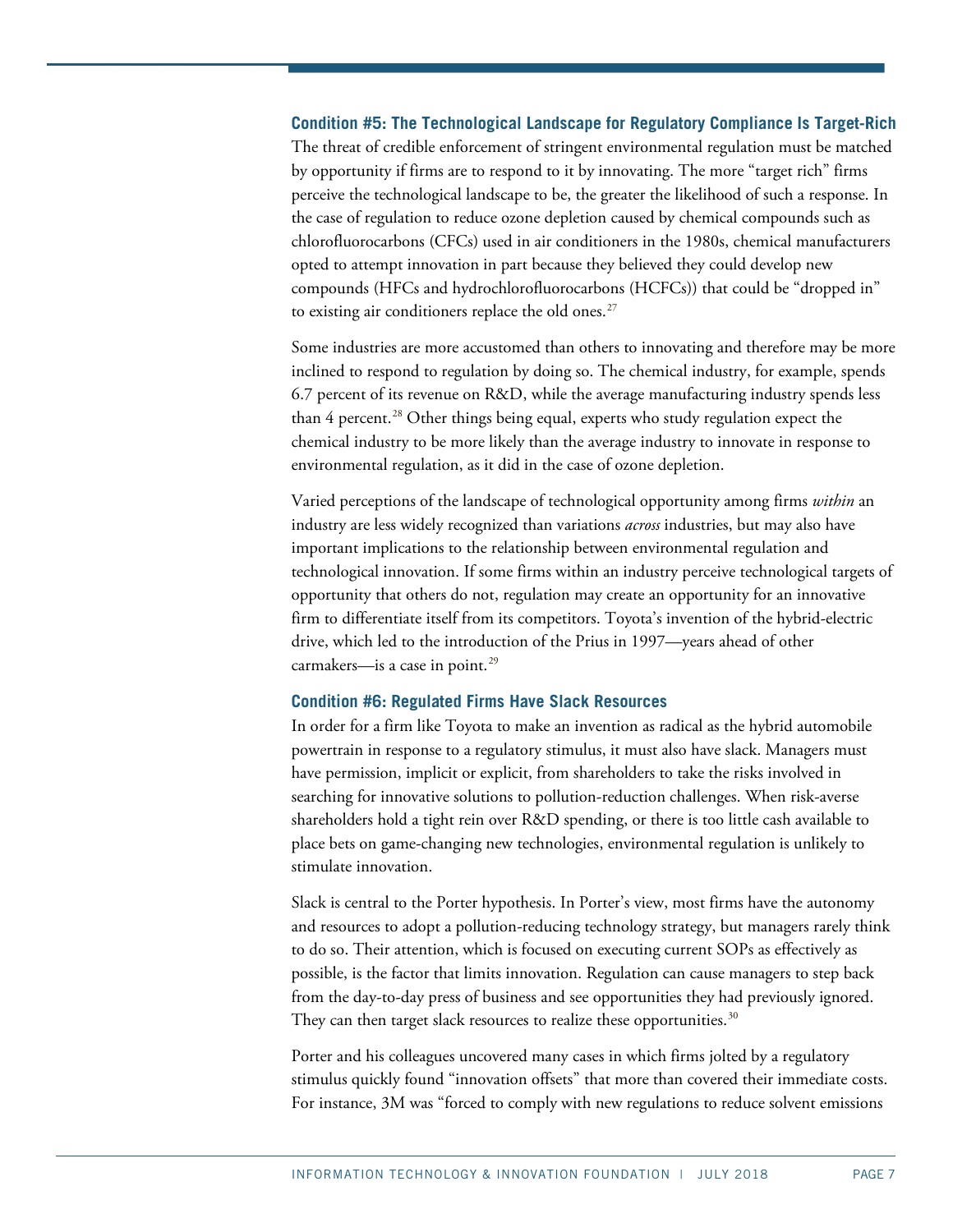by 90 percent," so it "found a way to avoid the use of solvents altogether by coating products with safer water-based solutions." "Innovation offsets" in the 29 chemical plants they studied, "were achieved with surprisingly low investments and very short payback times."[31](#page-14-13)

As noted above, economists who have assessed the Porter hypothesis—that innovation offsets to environmental regulation make firms better off—have not generally found support for it.<sup>[32](#page-14-14)</sup> Most such studies, however, take a relatively static approach that does not explore how managerial choices play out over a period of years. Researchers who take a more dynamic perspective discover that managers often find some innovation offsets, particularly through process innovation, even though they may not entirely eliminate the costs regulation imposes.<sup>[33](#page-14-15)</sup>

## **Condition #7: The Regulated Industry Is Competitive**

Porter also argues that managers are more likely to search for innovation offsets in response to environmental regulation when they face competition. A very large body of research has shown that competition has a two-sided relationship with innovation.<sup>[34](#page-14-16)</sup> Industries that are hypercompetitive, like farming and furniture-making, have low levels of innovation because firms in such industries have little slack. In addition, even if these firms were able to invest in innovation, they would get little benefit in return because their competitors would rapidly imitate them.

Monopolistic industries, like certain segments of finance and retailing, also tend to have low levels of innovation. While firms in such industries have plenty of slack and no fear of imitation, they also have little incentive to add the cost of R&D to their balance sheets. The optimal level of competition for spurring innovation lies between these two extremes, although scholars continue to debate just what that level is.

Other things being equal, then, a reasonable but not excessive level of competition within a regulated industry raises the odds managers will respond to regulation by innovating. However, regulation can also change the level of competition, thereby complicating the analysis. For instance, many studies have found regulation favors larger over smaller companies within an industry because of the specialized skills required for compliance.<sup>[35](#page-15-0)</sup> But regulation can also induce firms to enter the regulated industry in order to offer new products or services, like pollution-control equipment, that are made profitable by the demand for compliance.<sup>[36](#page-15-1)</sup>

The response of the auto industry to federal regulation of tailpipe emissions provides an excellent example of these dynamics. When such regulation was first considered in the 1960s, the response from the "Big 3" Detroit automakers was so sluggish the U.S. government sued them for acting like monopolists and colluding to suppress emissionscontrol technology. $37$  The catalytic converter, an innovation that gave automakers a way to comply with regulation at much lower costs than they had anticipated, was introduced a few years later by a new entrant to the automotive supply industry, Johnson-Mathey.<sup>[38](#page-15-3)</sup>

Other things being equal, a reasonable but not excessive level of competition within a regulated industry raises the odds managers will respond to regulation by innovating.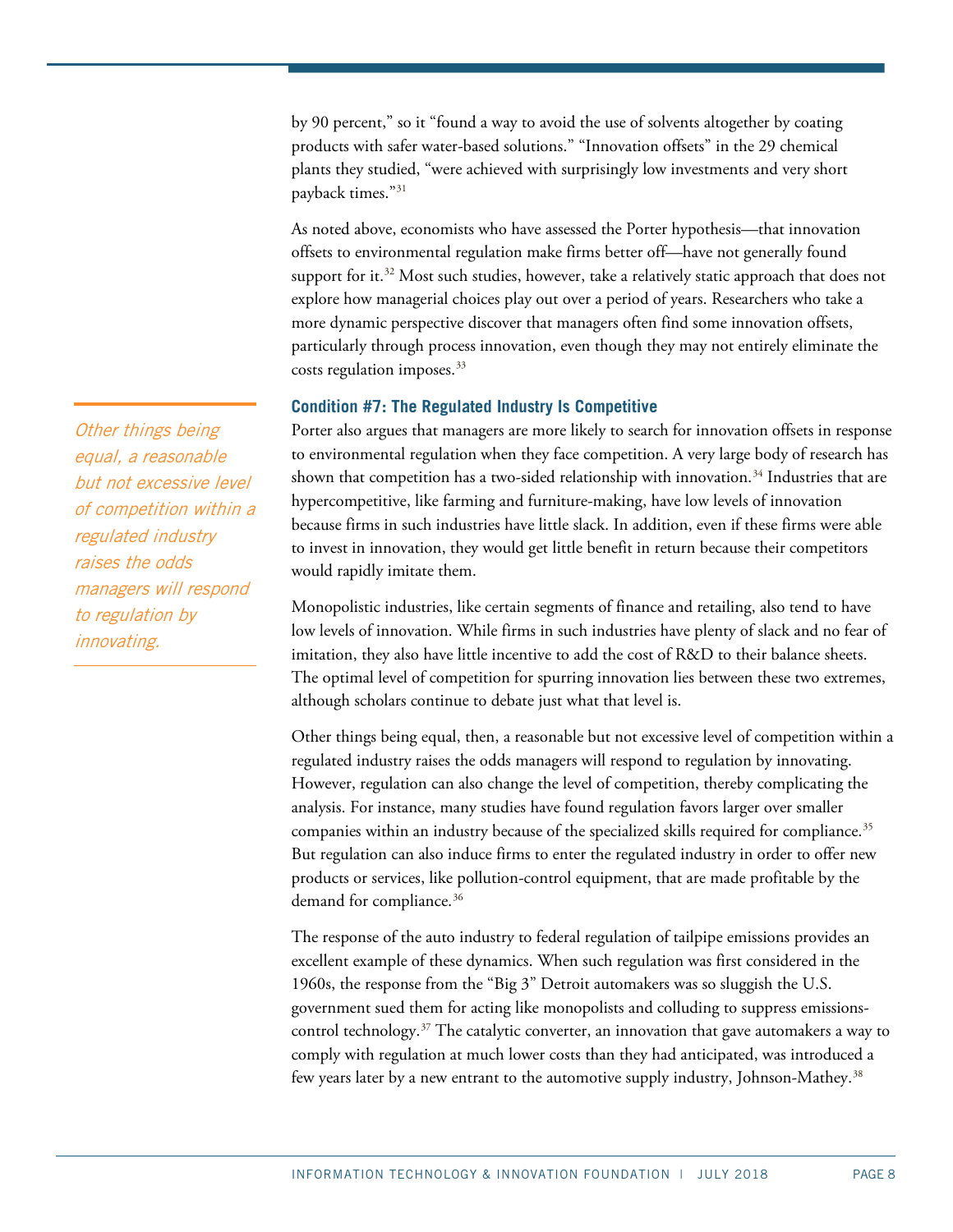## **Condition #8: Prospects for Shifting Production to "Pollution Havens" Are Limited**

The notion that the Big 3 Detroit automakers could act like monopolists is antiquated. International trade and investment have heightened competition in the auto industry since the 1970s. They have also complicated the relationship between environmental regulation and technological innovation. If a viable production base can be established in another jurisdiction that is less stringently regulated, producers who must pay the cost of compliance in the home market may be squeezed to the point they lack the resources to innovate. These producers' choices seem stark: either offshore their own production or lose market share.

This "pollution haven" hypothesis involving a "race to the bottom" has prompted a large literature. Its logic seems indisputable, paralleling that of firms seeking to reduce their labor costs by offshoring production to low-wage countries. Yet, an accumulating body of evidence points in the opposite direction, documenting more races to the top than to the bottom.[39](#page-15-4) Multinational firms often prefer to invest in innovation that allows them to comply with the most stringent regulation, rather than try to avoid this cost by seeking out jurisdictions with looser regulation. These firms assume the looser jurisdictions will eventually catch up that with the global frontier and become more stringent over time. If their products and processes can meet the highest standards now, even though their costs may be higher, such firms will be well positioned as more countries race to the top in the future.

These dynamics can be seen at work in the global auto industry in recent years. Tough emissions standards have induced compliance through innovation in leading autoproducing countries, and as developing countries expand their auto production, they import these innovations from the more advanced nations. [40](#page-15-5) This race to the top has very recently prompted a growing number of countries to announce plans to phase out internal combustion engines altogether. These plans have two objectives: reduce pollution and seize competitive advantage in auto production.<sup>41</sup>

#### **Condition #9: Regulators Rely on Performance Standards**

Experts exploring the relationship between environmental regulation and technological innovation have focused more intently on the design of regulation and the regulatory process than on the technological, industrial, and political conditions I have reviewed to this point. In particular, they have debated the relative efficacy of performance standards and technology mandates. The former specify the outputs of the regulated industry, such as the level of acceptable pollution, without prescribing what firms must do to achieve it, while the latter dictate which equipment and processes they must install.

In his agenda-setting work, Porter argued that performance standards would stimulate innovative responses to environmental regulation, especially when combined with industrial competition. Under these conditions, he anticipated that regulated firms would pursue diverse approaches to meet their performance goals. Such experimentation would in turn yield unexpectedly inexpensive ways to meet those goals.

Multinational firms often prefer to invest in innovation that allows them to comply with the most stringent regulation, rather than try to avoid this cost by seeking out jurisdictions with looser regulation.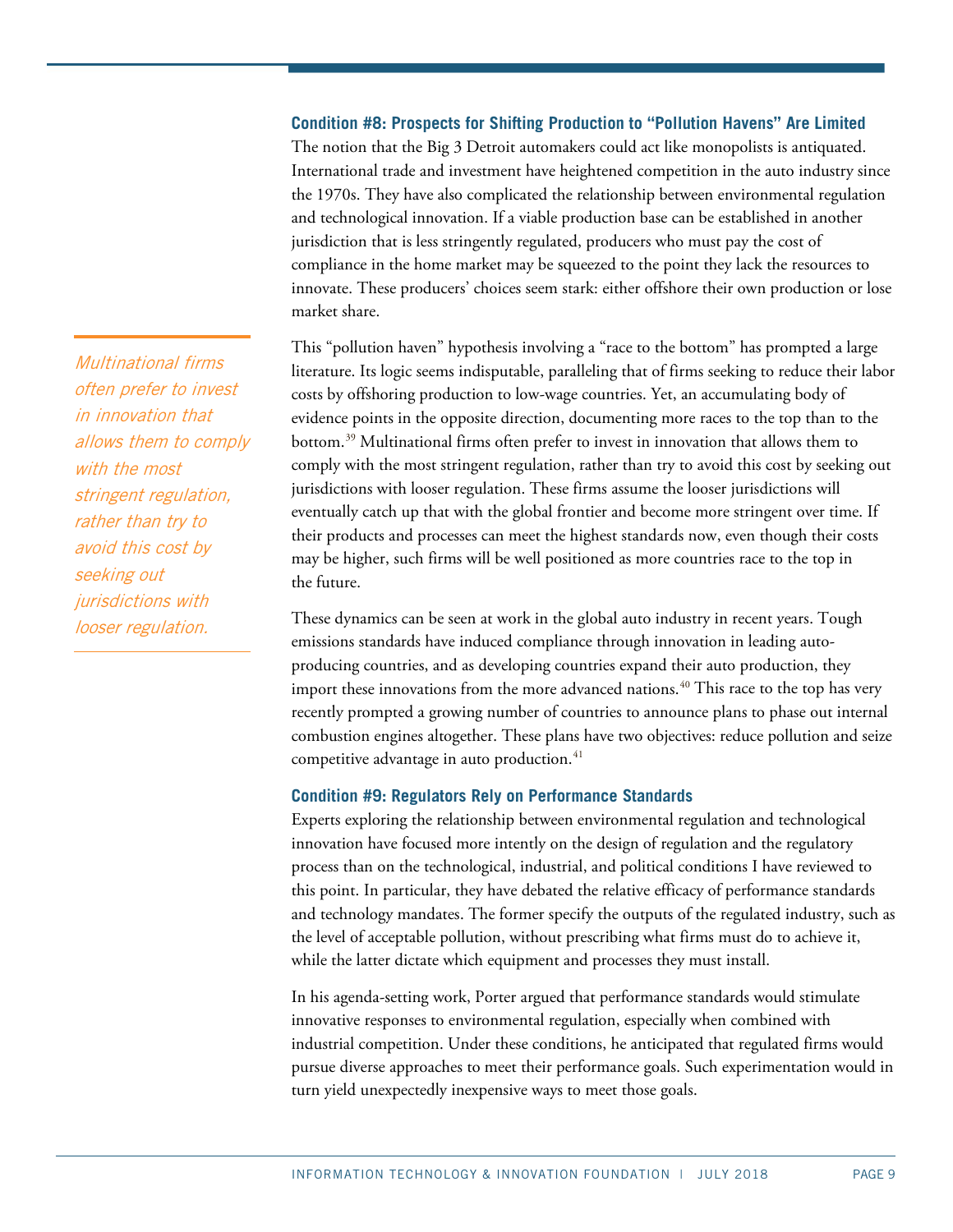Tradable permits for the right to pollute offer further scope for firms to exercise creativity to comply with environmental regulation in this view. The total allocation of all permits under such a system functions as a performance standard for the entire regulated industry. Trades among permit holders may allow innovators to benefit more from innovation than they otherwise would without this option.

A growing body of research supports this argument, including a series of papers by experts at the Organization for Economic Cooperation and Development (OECD), which compared regulatory designs across countries and found performance standards more likely than other designs to induce regulated firms to both innovate themselves and adopt innovations developed elsewhere.<sup>[42](#page-15-7)</sup>

However, performance standards and tradable permits will not stimulate innovation if they are not stringent. Performance standards for corporate average fuel economy (CAFÉ) regulation for automobiles in the 1990s and 2000s, for instance, were so loose automakers optimized engine power and sold heavier vehicles rather than take advantage of innovations that improved engine efficiency to reduce fuel consumption.<sup>43</sup> Another exception is the use of tradable permits for sulfur dioxide emissions from power plants under the 1990 Clean Air Act amendments. Fuel-switching from high-sulfur eastern coal to lower-sulfur western coal by many plants allowed the industry as a whole to comply with the regulation even though the fuel switchers did not innovate or adopt new technology.<sup>[44](#page-15-9)</sup>

### **Condition #10: The Regulatory Process Induces an Open Exchange of Information**

Such exceptions have led experts to go beyond the dichotomy between performance standards and technology mandates as they seek to determine which regulatory conditions are most conducive to technological innovation.<sup>[45](#page-15-10)</sup> One finding is that the process by which performance standards are set can shape their impact. An open exchange of information with industry helps regulators establish a level of stringency that stretches the industry's technological capabilities without posing a challenge so daunting firms would rather fight the regulation or leave the jurisdiction than try to comply with it.

An open exchange during the regulatory process cannot be taken for granted, because the parties involved have incentives to distort or conceal vital pieces of information. The regulatory process is much like a negotiation. Control over information during a negotiation shapes perceptions about what would be considered an appropriate and fair outcome, among not only the negotiating parties, but also third parties such as the public and legislators—who might be drawn into the process later. Industry gains leverage when the cost of regulation is perceived to be high, while regulators gain leverage when the benefits are perceived to be large. The information the two sides disclose may be tailored to embed such perceptions.<sup>46</sup>

In addition, the procedural requirements of the federal regulatory process can impede information exchange. Trust built up over time, combined with procedural flexibility, may help to overcome these barriers. When the CAFÉ standards were renegotiated under the Obama administration, the parties agreed to "a detailed step-by-step process of

Environmental policymakers can, at best, shape the conditions under which regulation is implemented, so as to make an innovative response by the regulated industry more likely.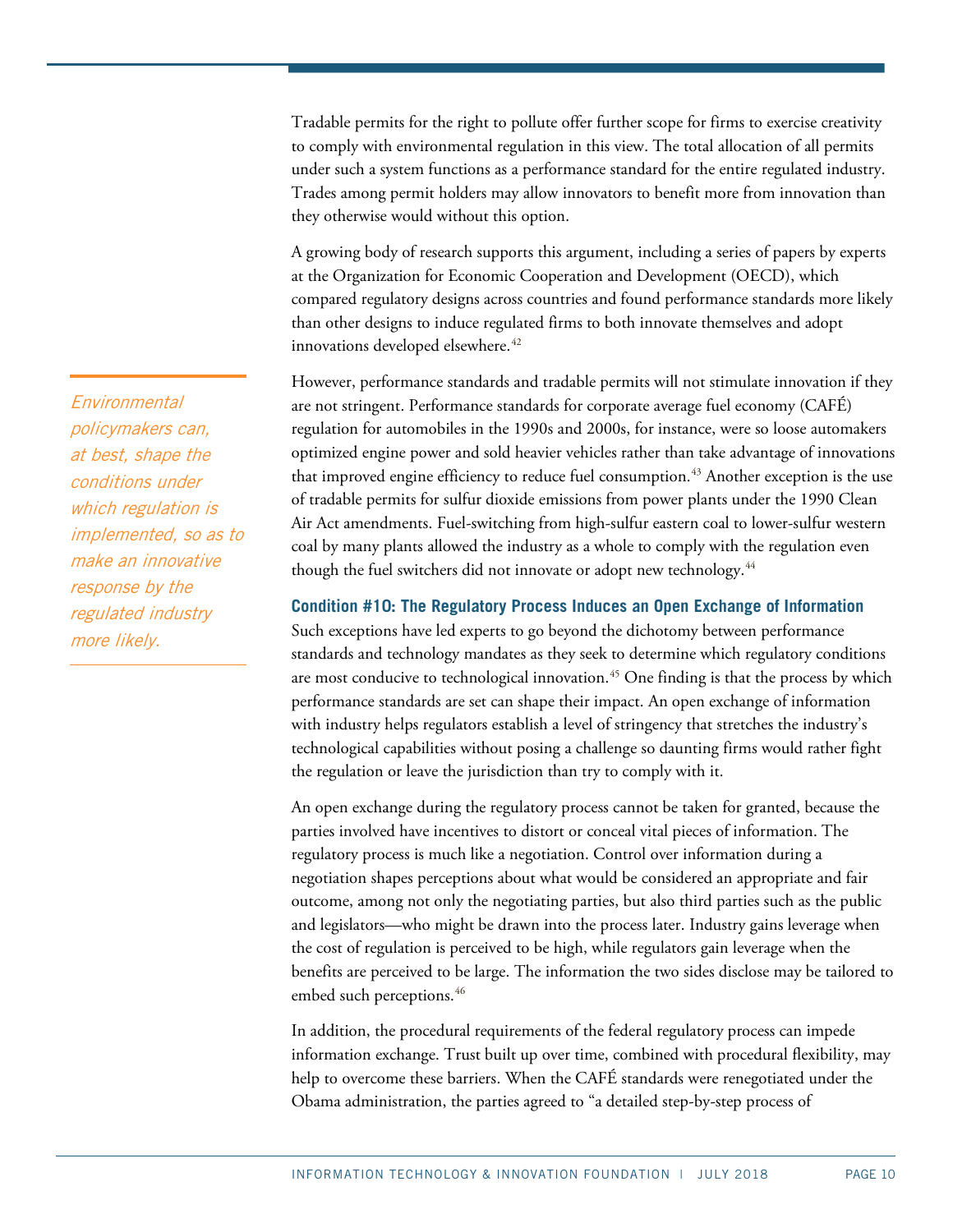implementation, which requires reciprocal demonstrations of good faith by regulators and industry…"[47](#page-15-12)

Competition among regulated firms may also lead to the revelation of valuable new information to regulators. Over the last 10 years, Tesla, a relatively new entrant into the auto industry, has shown an electric vehicle that appeals to consumers on grounds other than environmental values, such as style and performance, can be built. Tesla's achievements have given regulators insights into the level of stringency with which the auto industry can reasonably be expected to comply.<sup>48</sup>

**Condition #11: Regulators Have a Sophisticated Understanding of the Regulated Industry** Trust may be a temporary condition, however, and competition is not always vigorous. Regulators must have a sophisticated understanding of the industry they are regulating in order to verify or challenge information they receive from that industry. Only with a high level of sophistication are they able to calibrate performance standards so as to evoke an innovative response, rather than fight, flight, or complacency.

This condition is challenging to achieve not only because of the incentives to distort or conceal information, but because firms inevitably know more than regulators about the processes and technologies they use, the costs they bear, and the customers they serve. This asymmetry gives industry a strategic advantage in the regulatory process.<sup>[49](#page-15-14)</sup> In order to counter it, regulatory agencies must typically hire staff with industry experience and encourage them to spend time with their industrial counterparts. Such familiarity, in turn, runs the risk of regulators losing their independent perspective and falling victim to "capture" by the regulated industry.<sup>[50](#page-15-15)</sup>

Harvard political scientist Daniel Carpenter's detailed study of the Food and Drug Administration (FDA), although it lies in the domain of health and safety rather than environmental protection, demonstrates how a regulatory agency can, over a period of decades, build a sophisticated understanding of the industry it regulates. Aided by scientific advisory committees, FDA has defined the core standards used to evaluate new drugs, such as safety and efficacy, while at the same time maintaining its reputation as an independent adjudicator of these standards —despite facing recurrent challenges over the years.<sup>[51](#page-15-16)</sup> Contributing to FDA's success has been its ability to obtain adequate funding, including through the Prescription Drug User Fee Act.<sup>[52](#page-15-17)</sup>

## **Condition #12: Technology Policy Complements Regulation**

Finally, environmental regulators can encourage more constructive innovative responses by packaging regulation with technology policy. Such packages solve two market failures (which also happens to be the title of a famous paper in this field): the externality that leads to pollution, and the threat of "free riding," which can deter investment in innovation in competitive markets.<sup>[53](#page-16-0)</sup> Free riding arises when innovation is more expensive than imitation, and innovators are unable to prevent it. Although the rational choice in such a situation is imitation, if every firm were to arrive at this same conclusion—such as in the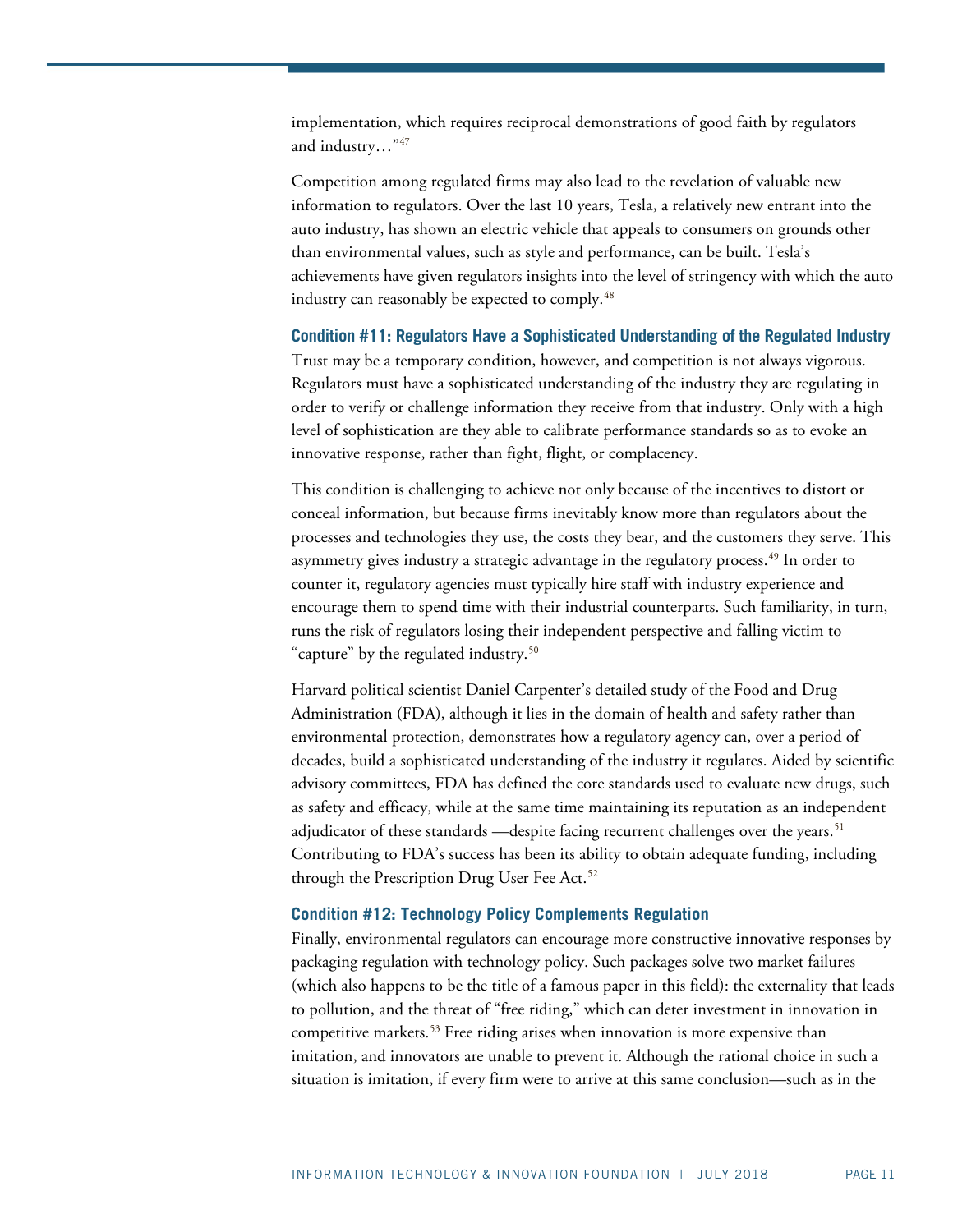hypercompetitive industries described in the section on competition (condition #7)—there would be no innovators.

Technology policy can overcome free riding in a variety of ways. Strong intellectual property rights deter imitation and increase the reward for innovation. Tax incentives for private R&D spending reduce the cost of innovation; government R&D grants and contracts can do so, too. Government R&D programs that have specific objectives (as opposed to those that support the pursuit of knowledge for its own sake) are more likely to influence private-sector behavior when they require cost-sharing, which gives the recipient of R&D funding a larger stake in the outcome.

The U.S. Environmental Protection Agency's (EPA) approach to flue gas desulfurization (FGD) illustrates the benefits of packaging technology policy with regulation. In parallel with the implementation of regulation to reduce sulfur dioxide emissions from power plants under the 1970 Clean Air Act, EPA co-funded with industry an R&D program that deployed three pilot plants to test competing scrubbers being developed by power plant equipment vendors. This R&D program played a vital role in reducing the cost of this regulation far more than initial industry projections.<sup>[54](#page-16-1)</sup>

# **CONCLUSION: RULES OF THUMB FOR ENVIRONMENTAL POLICY-MAKING**

The promise of environmentally friendly technologies that allow businesses to comply with regulation at an unexpectedly low cost is tantalizing. When the promise is realized, the ratio between the benefits and costs of regulation grows larger. But there are no sure things in innovation; it is intrinsically uncertain. Environmental policymakers can, at best, shape the conditions under which regulation is implemented, so as to make an innovative response by the regulated industry more likely.

A review of the expert literature on this topic has led me to list 12 such conditions. Some of these conditions, such as the use of performance standards, fall directly under the control of environmental policymakers. Other conditions—such as anticipated increases in stringency over time—may be brought about indirectly by policymakers. Still others—such as the availability of slack resources to regulated firms—are largely beyond policymakers' reach.

Although our limited understanding of this complex problem prevents us from making definitive statements about what environmental policymakers should do in any particular case, these differences in the degree of control over the 12 conditions do point toward five rules of thumb they can employ. Policymakers should:

- 1. Study whether the conditions they cannot control in a given case are likely to favor an innovative response from regulated firms.
- 2. When those conditions are favorable, set regulatory goals over the long term that assume the costs of compliance will decline due to innovation.
- 3. Be patient but vigilant in the intermediate term as regulated firms explore promising pathways that appear to have the potential to meet long-term goals.

Environmental regulators can encourage more constructive innovative responses by packaging regulation with technology policy.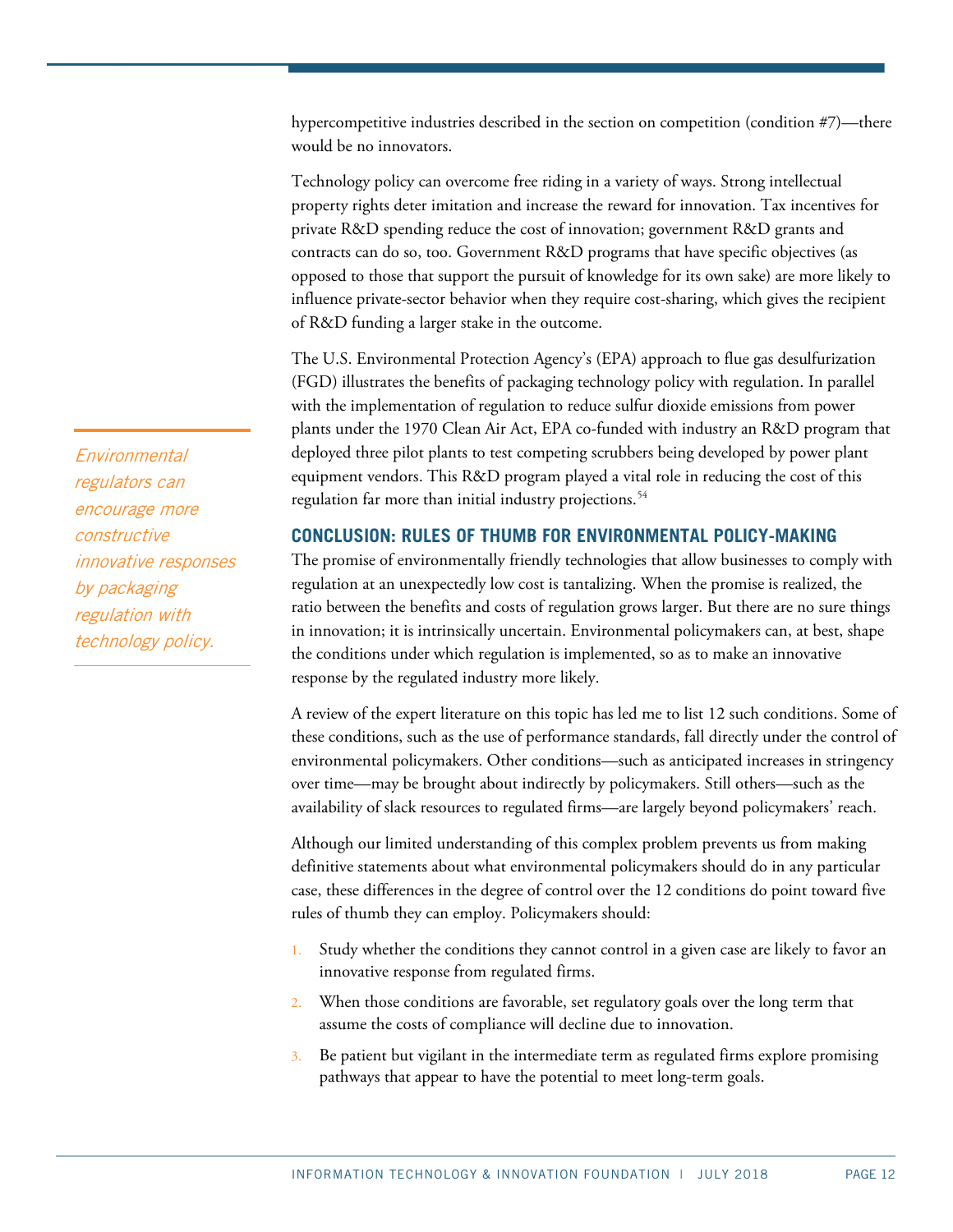- 4. Encourage competition among regulated firms to devise specific products and processes that would aid regulatory compliance, while also driving technology policy to create general knowledge they can all draw upon.
- 5. Develop a sophisticated understanding of the technical and economic challenges facing the regulated industry, in order to credibly and independently assess its progress, and to make adjustments, including loosening standards and schedules, when appropriate.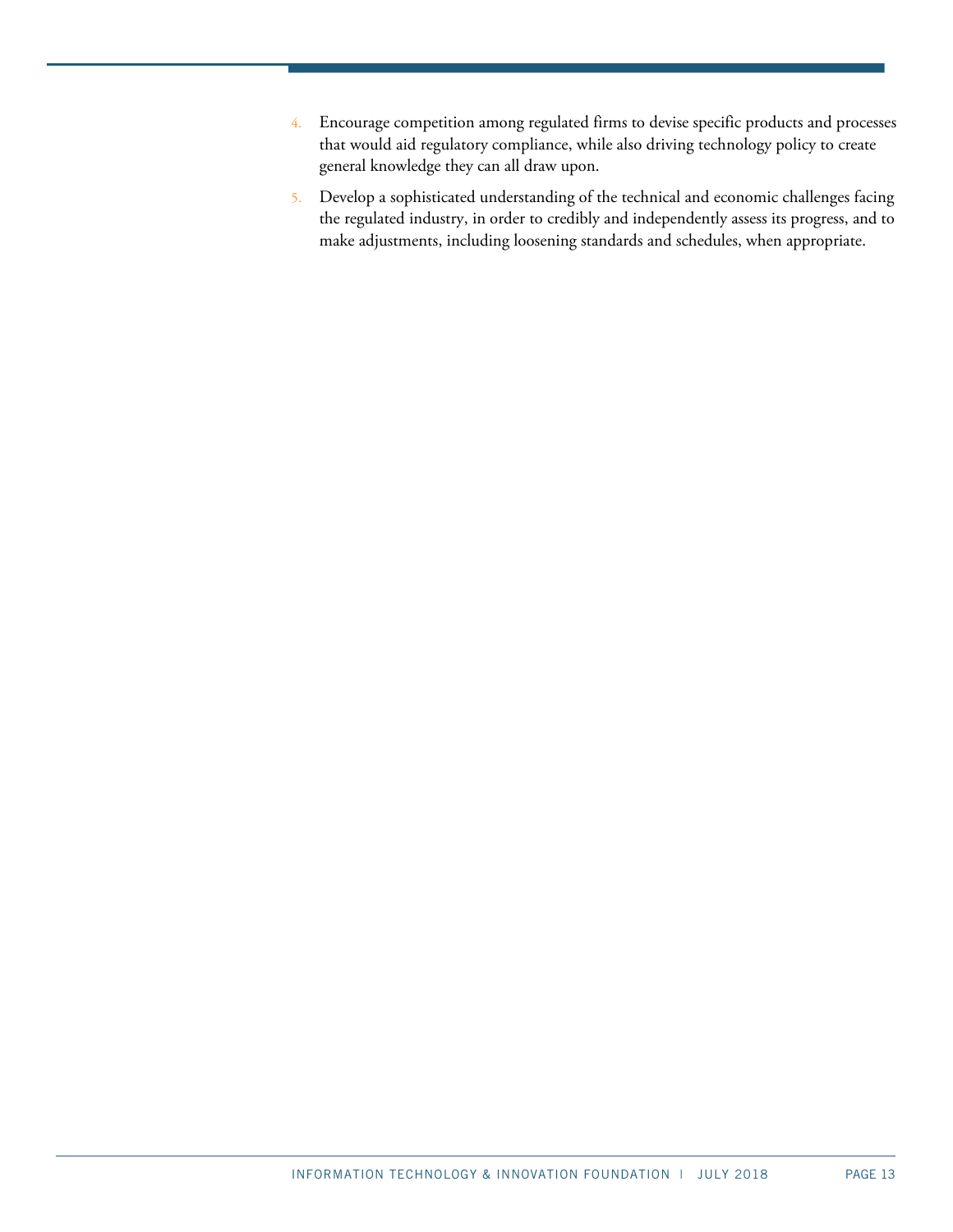## **ENDNOTES**

- <span id="page-13-0"></span>1. Government and non-profit organizations are also subject to regulation. For example, Federal agencies must comply with the National Environmental Policy Act. To simplify the presentation in this proposal, I will focus on businesses as the regulated entities. The impacts on business dominate the literature and the public debate. However, many of the same argument made about business may also apply to government and non-profit organizations.
- <span id="page-13-1"></span>2. Gregory Tassey, "Why the U.S. Needs A New, Tech-Driven Growth Strategy" (Information Technology and Innovation Foundation, February 2016), [https://itif.org/publications/2016/02/08/why-us-needs](https://itif.org/publications/2016/02/08/why-us-needs-new-tech-driven-growth-strategy)[new-tech-driven-growth-strategy.](https://itif.org/publications/2016/02/08/why-us-needs-new-tech-driven-growth-strategy)
- <span id="page-13-2"></span>3. Hanna Hottenrott and Sascha Rexhäuser, "Policy-Induced Environmental Technology and Inventive Efforts: Is There Crowding Out?" *Industry and Innovation,* (2015), 22:375-401.
- <span id="page-13-3"></span>4. Nicholas A. Ashford, "An Innovation-Based Strategy for the Environment," in Adam M. Finkel and Dominic Golding, eds., *Worst Things First? The Debate Over Risk-Based National Environmental Priorities* (New York: Taylor & Francis, 1995), 275-314; Nicholas A. Ashford "Government and Environmental Innovation in Europe and North America," *American Behavioral Scientist* (2000), 45:1417-1434.
- <span id="page-13-4"></span>5. Louise Wells Bedsworth and Margaret Taylor, "Learning from California's Zero Emission Vehicle Regulation" (Public Policy Institute of California, September, 2007, [http://www.ppic.org/publication/learning-from-californias-zero-emission-vehicle-program/.](http://www.ppic.org/publication/learning-from-californias-zero-emission-vehicle-program/)
- <span id="page-13-5"></span>6. Margaret Taylor et al., "Control of SO2 from Power Plants: A Case of Induced Technological Innovation in the United States," *Technological Forecasting and Social Change,* (2005) 72:697-718.
- <span id="page-13-6"></span>7. Anna Bergek and Christian Berggren, "The Impact of Environmental Policy Instruments on Innovation: A Review of Energy and Automotive Case Studies" *Ecological Economics* (2014), 106:112-123; Rene Kemp and Serena Pontoglio, "The Innovation Effects of Environmental Policy Instruments–A Typical Case of the Blind Men and the Elephant?" *Ecological Economics* (2011), 72:28-36.
- <span id="page-13-7"></span>8. Michael E. Porter and Claas van der Linde, "Green and Competitive," *Harvard Business Review*, (September/October 1995), 120-134.
- <span id="page-13-8"></span>9. Mark A. Cohen and Adeline Tubb, "The Impact of Environmental Regulation on Firm and Country Competitiveness: A Meta-analysis of the Porter Hypothesis," *Journal of the Association of Environmental and Resource Economists* (2018), 5:371-399.
- <span id="page-13-9"></span>10. Nicholas A. Ashford and George R. Heaton, "The Effects of Health and Environmental Regulations on Technological Change in the Chemical Industry," in Christopher T. Hill., ed., *Federal Regulation and Chemical Innovation* (Washington: American Chemical Society, 1979), 45-66, quote at 57.
- <span id="page-13-11"></span><span id="page-13-10"></span>11. Kemp and Pontoglio (2011), 34.
- 12. Jamison E. Colburn, "Technology-Based? Cost Factoring in U.S. Environmental Standards," *Michigan Journal of Environmental and Administrative Law* (2017), 7:83-130.
- <span id="page-13-12"></span>13. George R. Heaton, Jr., and Darryl Banks, "Toward a New Generation of Environmental Technology: The Need For Legislative Reform," *Journal of Industrial Ecology* (1997), 1:23-32.
- <span id="page-13-13"></span>14. Robert D. Atkinson and Michael Lind, *Big Is Beautiful: Debunking the Myth of Small Business* (Cambridge: MIT Press, 2018)[, https://mitpress.mit.edu/books/big-beautiful.](https://mitpress.mit.edu/books/big-beautiful)
- <span id="page-13-14"></span>15. Wesley A. Magat, "The Effects of Environmental Regulation on Innovation," *Law and Contemporary Problems* (Winter-Spring, 1979), 4-25.
- <span id="page-13-15"></span>16. Vicki Norberg-Bohm and Mark Rossi, "The Power of Incrementalism: Environmental Regulation and Technological Change in Pulp and Paper Bleaching in the United States," *Technology Analysis and Strategic Management* (1998), 10:225-246.
- <span id="page-13-16"></span>17. Daniel Sperling, *Three Revolutions: Steering Automated, Shared, and Electric Vehicles to a Better Future* (Washington: Island Press, 2018)[, https://islandpress.org/books/three-revolutions.](https://islandpress.org/books/three-revolutions)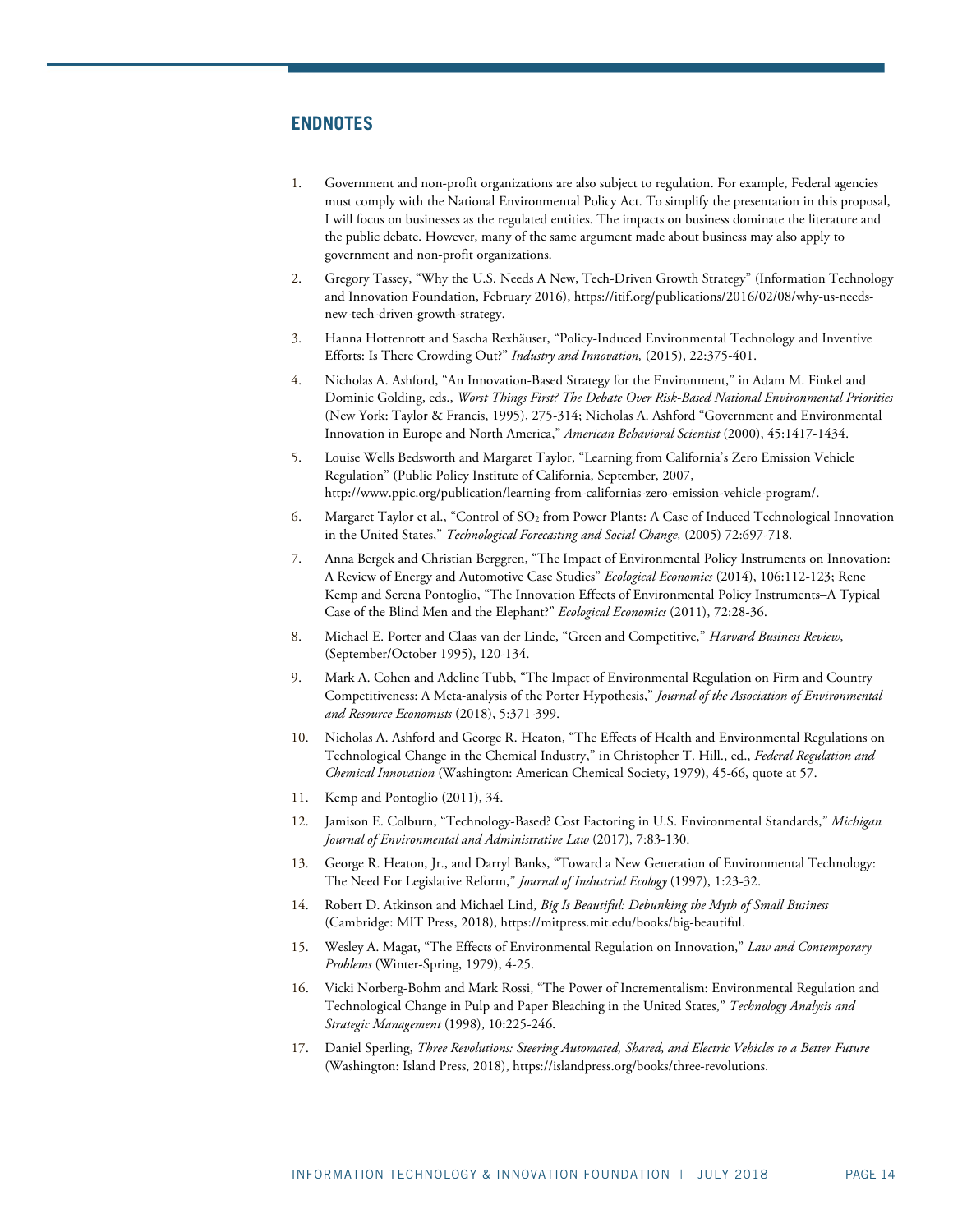- <span id="page-14-0"></span>18. David P. Baron, *Business and Its Environment*, 7th ed. (Upper Saddle River, NJ: Pearson Prentice-Hall, 2013).
- <span id="page-14-1"></span>19. Jeff St. John, "Meet the Top Companies Changing the Face of the Electric Grid in 2018," *Greentech Media* (April 26, 2018)[, https://www.greentechmedia.com/articles/read/the-2018-grid-edge-innovation](https://www.greentechmedia.com/articles/read/the-2018-grid-edge-innovation-awards)[awards.](https://www.greentechmedia.com/articles/read/the-2018-grid-edge-innovation-awards)
- <span id="page-14-2"></span>20. David Gerard and Lester B. Lave, "Implementing Technology-Forcing Policies: The 1970 Clean Air Act Amendments and the Introduction of Advanced Automotive Emissions Controls in the United States." *Technological Forecasting and Social Change* (2005), 72:761-778; Jaegul Lee *et al.*, "Linking Induced Technological Change and Environmental Regulation: Evidence from Patenting in the U.S. Auto Industry," *Research Policy* (2011), 40:1240-1252.
- <span id="page-14-3"></span>21. Brecht Geebelen, "Ability of EU Legislation to Deter: the Volkswagen Case," *European Energy and Environmental Law Review* (2017), 26:102–110.
- <span id="page-14-4"></span>22. Luke A. Stewart, "The Impact of Regulation on Innovation in the United States: A Cross-Industry Literature Review" (Information Technology and Innovation Foundation, November 2011), [https://itif.org/publications/2011/11/14/impact-regulation-innovation-united-states-cross-industry](https://itif.org/publications/2011/11/14/impact-regulation-innovation-united-states-cross-industry-literature-review)[literature-review.](https://itif.org/publications/2011/11/14/impact-regulation-innovation-united-states-cross-industry-literature-review)
- <span id="page-14-6"></span><span id="page-14-5"></span>23. Colburn (2017).
- 24. Gregory F. Nemet, "Automobile Fuel Efficiency Standards" in Arnulf Grubler and Charlie Wilson, eds., *Energy Technology Innovation: Learning from Historical Successes and Failures* (New York: Cambridge University Press, 2014), 178-192; Masaru Yarime, "Promoting Green Innovation or Prolonging the Existing Technology? Regulation and Technological Change in the Chlor-Alkali Industry in Japan and Europe," *Journal of Industrial Ecology* (2007), 11:117-139.
- <span id="page-14-7"></span>25. Thomas Klier and Joshua Linn, "New-Vehicle Characteristics and the Cost of the Corporate Average Fuel Economy Standard," *RAND Journal of Economics* (2012) 43:186-213.
- <span id="page-14-8"></span>26. JMS Consulting and InForum, "Economic Impacts of U.S. Ratification of the Kigali Amendment": (Arlington, VA: Air-Conditioning, Heating, and Refrigeration Institute, April 19, 2018), [http://www.ahrinet.org/App\\_Content/ahri/files/RESOURCES/Kigali\\_JMS\\_04-19-18.pdf,](http://www.ahrinet.org/App_Content/ahri/files/RESOURCES/Kigali_JMS_04-19-18.pdf) 5.
- <span id="page-14-9"></span>27. Edward A. Parson, "Protecting the Ozone Layer," in Peter M. Haas, Robert O. Keohane, and Marc A. Levy, eds., *Institutions for the Earth* (Cambridge: MIT Press, 1993), 27-73.
- <span id="page-14-10"></span>28. Raymond M. Wolfe, "Business R&D Performed in the United States Reached \$356 Billion in 2015" (National Science Foundation InfoBrief, August 22, 2017), 17-320, [https://www.nsf.gov/statistics/2017/nsf17320/nsf17320.pdf.](https://www.nsf.gov/statistics/2017/nsf17320/nsf17320.pdf)
- <span id="page-14-11"></span>29. Marc Dijk and Masaru Yarime, "The Emergence of Hybrid-Electric Cars: Innovation Path Co-Creation through Co-Evolution of Supply and Demand," *Technological Forecasting and Social Change* (2010), 77:1371-1390.
- <span id="page-14-12"></span>30. Rob Atkinson and Les Garner, "Regulation as Industrial Policy: A Case Study of the U.S. Auto Industry," *Economic Development Quarterly* (1987), 1:358-373.
- <span id="page-14-13"></span>31. Porter and van der Linde (1995), 126
- <span id="page-14-14"></span>32. Antoine Dechezlepetre and Misato Sato, "Impacts of Environmental Regulations on Competitiveness," *Review of Environmental Economics and Policy* (2017), 11:183-206.
- <span id="page-14-15"></span>33. Stefan Ambec, et al., "The Porter Hypothesis at 20: Can Environmental Regulation Enhance Innovation and Competitiveness" (Resources for the Future discussion paper 11-01, 2011), [http://www.rff.org/files/sharepoint/WorkImages/Download/RFF-DP-11-01.pdf.](http://www.rff.org/files/sharepoint/WorkImages/Download/RFF-DP-11-01.pdf)
- <span id="page-14-16"></span>34. Phillippe Aghion*, et al.,* "Competition and Innovation: An Inverted-U Relationship," *Quarterly Journal of Economics* (2005), 120:701-728.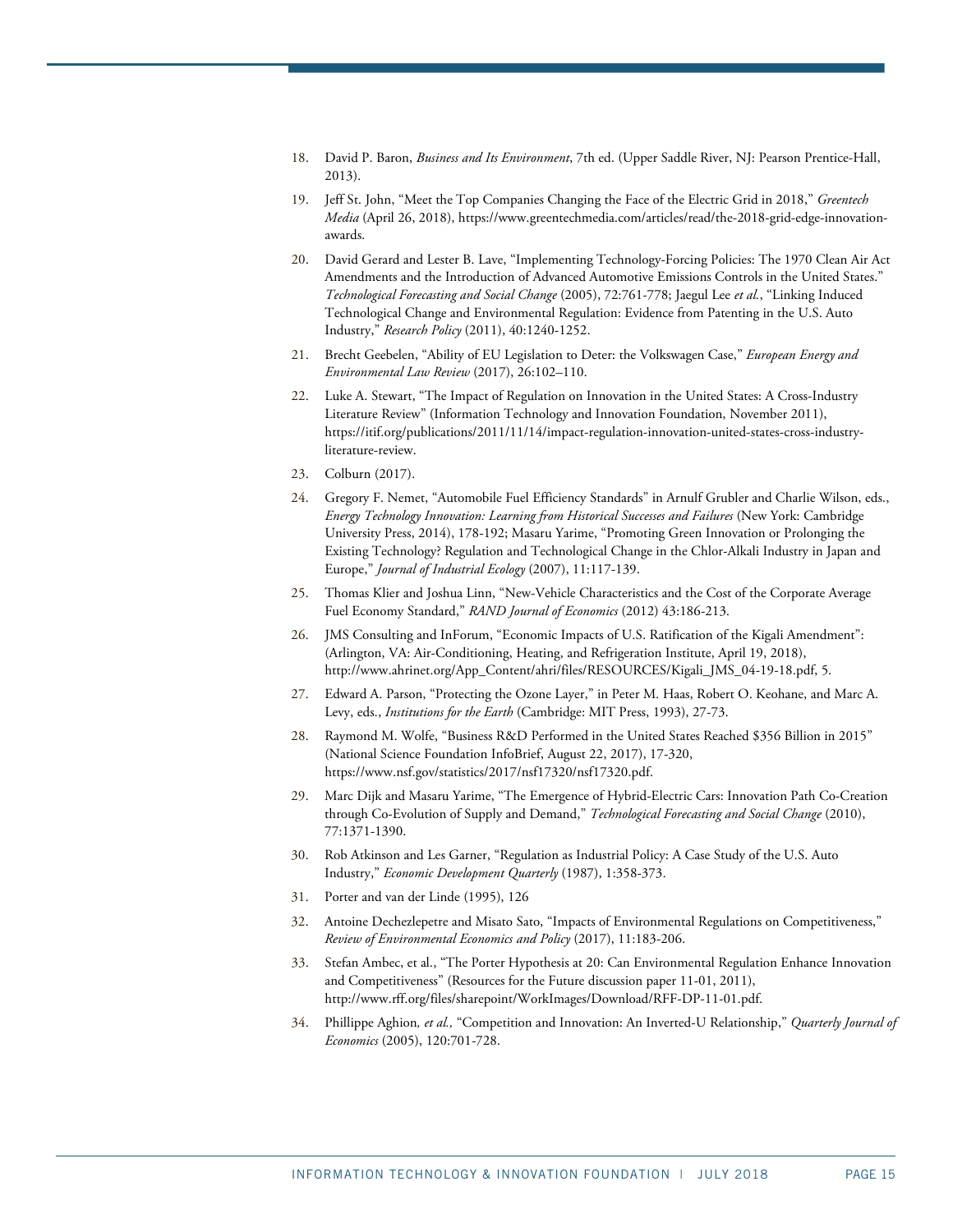- <span id="page-15-0"></span>35. Knut Blind, "The Impact of Regulation on Innovation" (Manchester, UK: University of Manchester Institute of Innovation Research, NESTA Working Paper 12/02, January 2012), [https://pdfs.semanticscholar.org/5877/b0b479ac929d776c6b2212295b2e5450de22.pdf.](https://pdfs.semanticscholar.org/5877/b0b479ac929d776c6b2212295b2e5450de22.pdf)
- <span id="page-15-1"></span>36. Evita Paraskevopoulou, "Non-Technological Regulatory Effects: Implications for Innovation and Innovation Policy," *Research Policy* (2012), 41:1058–71.
- <span id="page-15-2"></span>37. Douglas H. Ginsburg, *Antitrust, Uncertainty, and Technological Innovation* (Washington: National Academies Press, 1980); John T. Scott, "Environmental Research Joint Ventures Among Manufacturers," *Review of Industrial Organization* (1996), 11:655-679 finds that institutions that facilitate cooperative R&D, such as research joint ventures, are more likely to foster innovative responses to environmental regulation in highly-competitive industries, where imitation might otherwise deter such investments.
- <span id="page-15-3"></span>38. Lan Tao, *et al.,* "Innovation as a Response to Emissions Legislation: Revisiting the Automotive Catalytic Converter at Johnson Matthey," *Research Management* (2010), 40:154-168.
- <span id="page-15-4"></span>39. Aseem Prakash and Matthew Potoski, "The EU Effect: Does Trade with the EU Reduce CO2 emissions in the Developing World?," *Environmental Politics* (2017), 26:27-48.
- <span id="page-15-5"></span>40. Richard Perkins and Eric Neumayer, "Does the 'California Effect' Operate Across Borders? Trading- and Investing-Up in Automobile Emission Standards," *Journal of European Public Policy* (2011), 19:217-237.
- <span id="page-15-6"></span>41. Stephen Naimoli, et al. "International Competitiveness and the Auto Industry: What's the Role of Motor Vehicle Emission Standards?" (Washington: International Council for Clean Transportation May 2017), [https://www.theicct.org/publications/international-competitiveness-and-auto-industry-whats-role-motor](https://www.theicct.org/publications/international-competitiveness-and-auto-industry-whats-role-motor-vehicle-emission)[vehicle-emission.](https://www.theicct.org/publications/international-competitiveness-and-auto-industry-whats-role-motor-vehicle-emission)
- <span id="page-15-7"></span>42. Nick Johnstone, Ivan Hašcic, and Margarita Kalamova, "Environmental Policy Design Characteristics and Technological Innovation: Evidence from Patent Data" (Paris: OECD Environment Working Papers, No. 16, 2010); Paul Lanoie, *et al.* "Environmental Policy, Innovation, and Performance: New Insights on the Porter Hypothesis," *Journal of Economics and Management Strategy* (2011), 20:803-842; Blind (2012).
- <span id="page-15-8"></span>43. Donald Warren MacKenzie, "Fuel Economy Regulations and Efficiency Technology Improvements in U.S. Cars Since 1975," Ph.D. dissertation, MIT Engineering Systems Division, 2013, [http://faculty.washington.edu/dwhm/files/MacKenzie%20dissertation%20final.pdf.](http://faculty.washington.edu/dwhm/files/MacKenzie%20dissertation%20final.pdf)
- <span id="page-15-9"></span>44. Ian Lange and Allen Bellas, "Technological Change and Sulfur Dioxide Scrubbers Under Market-Based Regulation," *Land Economics* (2005), 81:546-556.
- <span id="page-15-11"></span><span id="page-15-10"></span>45. Kemp and Pontoglio (2011).
- 46. Winston Harrington, Richard D. Morgenstern, and Peter Nelson, "On the Accuracy of Regulatory Cost Estimates," *Journal of Policy Analysis and Management* (2000), 19:297-322.
- <span id="page-15-12"></span>47. Jody Freeman, "The Obama Administration's National Auto Policy: Lessons from the Car Deal," *Harvard Environmental Law Review* (2011), 35:343-375, 369.
- <span id="page-15-13"></span>48. Sperling (2018).
- <span id="page-15-14"></span>49. Ann-Kristin Bergquist et al., "Command-and-Control Revisited: Environmental Compliance and Technological Change in Swedish Industry 1970–1990," *Ecological Economics* (2013), 85:6-19.
- <span id="page-15-16"></span><span id="page-15-15"></span>50. Ashford and Heaton (1979).
- 51. Daniel Carpenter, *Reputation and Power: Organizational Image and Pharmaceutical Regulation at the FDA* (Princeton: Princeton University Press, 2010).
- <span id="page-15-17"></span>52. Stephen Ezell, "How the Prescription Drug User Fee Act Supports Life-Sciences Innovation and Speeds Cures" (Information Technology and Innovation Foundation, February 2017), [https://itif.org/publications/2017/02/27/how-prescription-drug-user-fee-act-supports-life-sciences](https://itif.org/publications/2017/02/27/how-prescription-drug-user-fee-act-supports-life-sciences-innovation-and)[innovation-and.](https://itif.org/publications/2017/02/27/how-prescription-drug-user-fee-act-supports-life-sciences-innovation-and)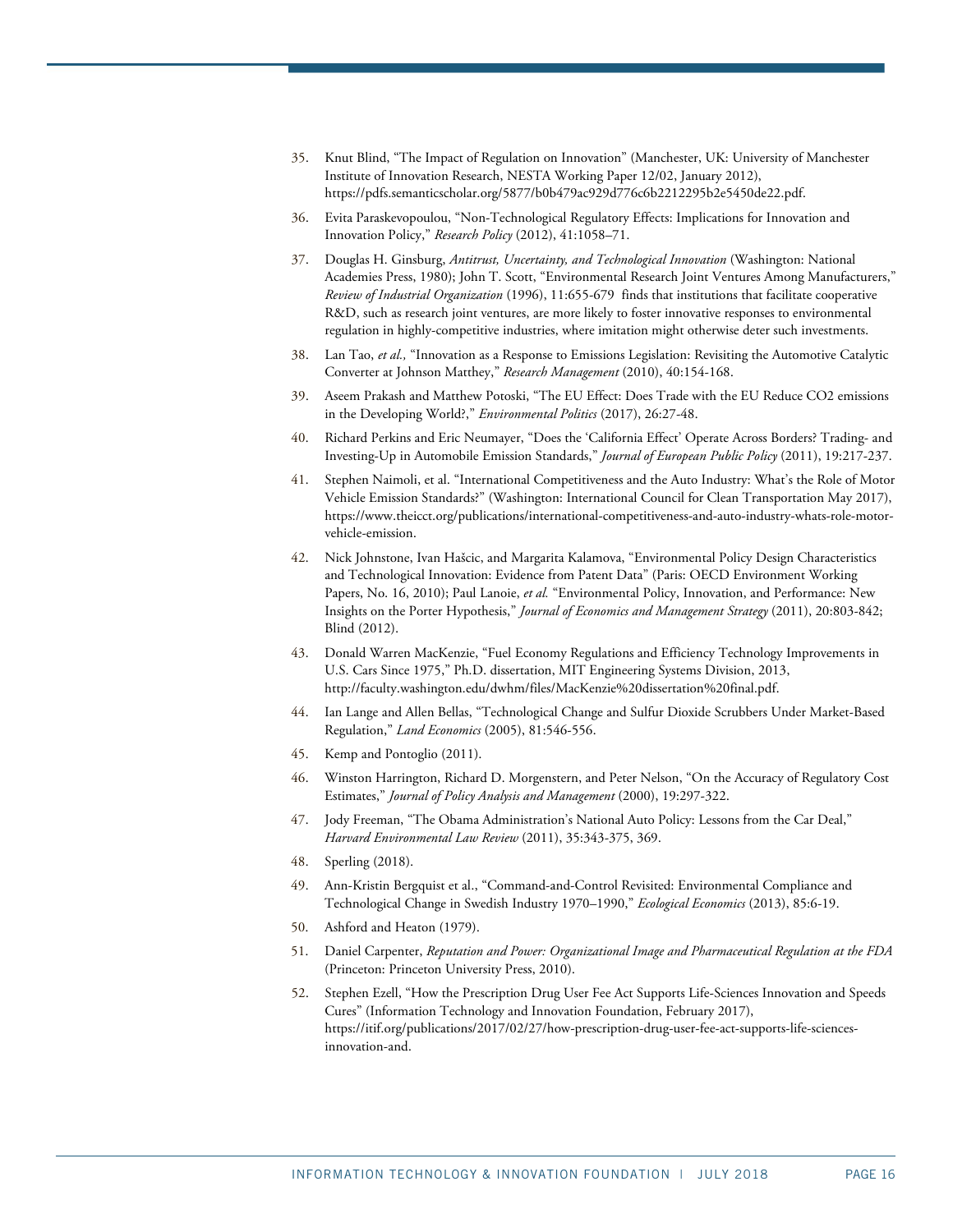- <span id="page-16-0"></span>53. Adam B. Jaffe *et al.*, "A Tale of Two Market Failures: Technology and Environmental Policy," *Ecological Economics* 54:164-174 (2005).
- <span id="page-16-1"></span>54. David M. Hart and Kadri Kallas, "Alignment and Misalignment of Technology Push and Regulatory Pull: Federal RD&D Support for SO2 and NOx Emissions Control Technology for Coal-Fired Power Plants, 1970-2000" (MIT Industrial Performance Center Working Paper Series, April 2010), http://davidhart.gmu.edu/pdfs/publications/working\_papers\_and\_work\_in\_progress/CoalIPCApr2010.p df; Taylor *et al.* (2005).